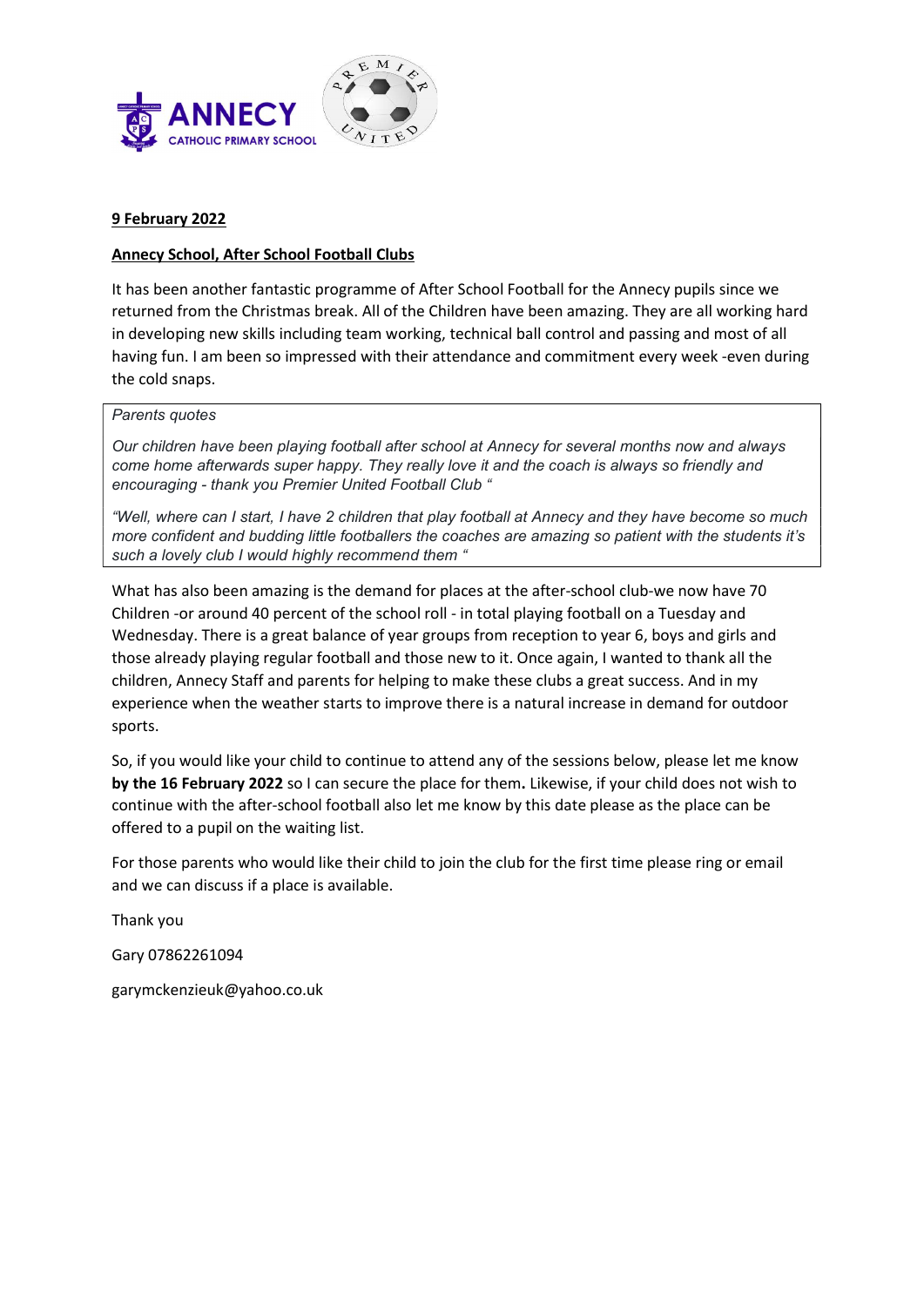

### The new dates are

Mixed football- Starting Tuesday 22 February 2022 to 29 March 2022

Girls Football -Starting Wednesday 23 February 2002 to 30 March 2022

Mixed Football -Starting Wednesday 23 February 2022 to 30 March 2022

All of which are from 3.15pm to 410pm

The cost is £20 for the 6 weeks. Bacs South Coast Sports Academy Ref Players Name

87203370 090127

Please complete the parent booking form below and return garymckenzieuk@yahoo.co.uk by 16 February 2022



We are a FA Chartered Standard Club

### Parent Consent Form: Football

| Name of Player                                  |
|-------------------------------------------------|
| Mixed sessions Tuesday or and Wednesday         |
| Girls' session<br>Wednesday                     |
| Date of Birth                                   |
|                                                 |
| School year                                     |
|                                                 |
| <b>Emergency Contact Numbers</b>                |
|                                                 |
| Parents / Guardian Email                        |
|                                                 |
| Medical conditions and or the use of medication |